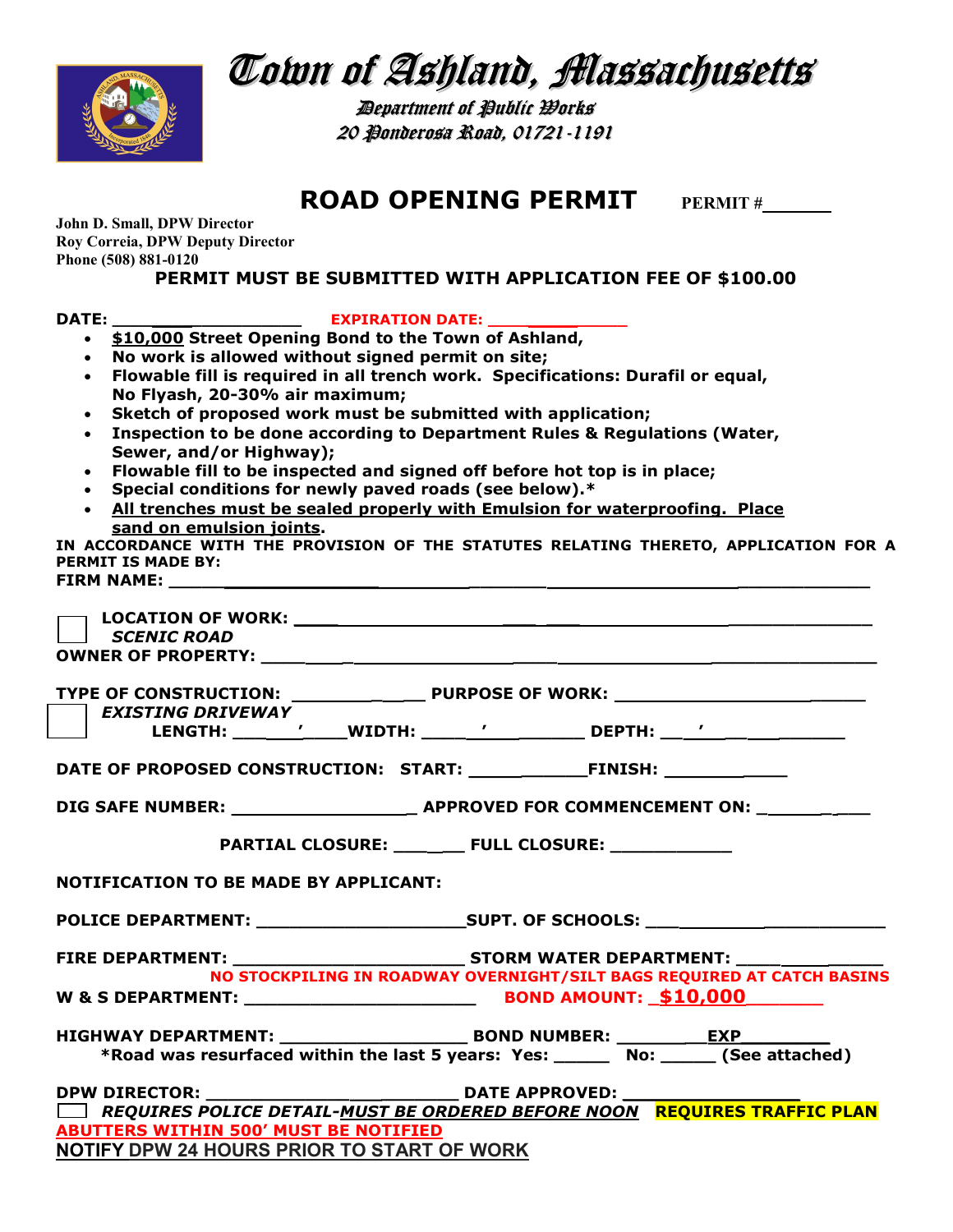NO PERMITS WILL BE ISSUED FOR WORK PRIOR TO APRIL 15 OF ANY CALENDAR YEAR, AND NO PERMITS WILL BE ISSUED FOR WORK THAT WILL NOT BE COMPLETE IN FULL BEFORE NOVEMBER 15

I HAVE RECEIVED, UNDERSTAND AND WILL ABIDE BY THE RULES & REGULATIONS FOR STREET EXCAVATIONS ON THE STREETS OF ASHLAND, MASSACHUSETTS.

NOTE: FAILURE TO COMPLY WITH THE TOWN OF ASHLANDS' REGULATIONS MAY RESULT IN FOREFITURE TO DO FUTURE WORK IN ASHLAND.

SIGNATURE **FIRM NAME** 

 $\_$  , and the set of the set of the set of the set of the set of the set of the set of the set of the set of the set of the set of the set of the set of the set of the set of the set of the set of the set of the set of th

Email address:

 \_ \_\_\_\_\_\_\_\_\_\_\_\_\_\_\_\_\_\_\_\_ ADDRESS PHONE NUMBER/CELL NUMBER

SKETCH OF PROPOSED WORK

. . . . . . . . . . . . . . . . . INSPECTIONS (As per Department Rules & Regulations) HIGHWAY: \_\_\_\_\_\_\_\_\_\_\_\_\_\_\_\_\_\_\_\_\_\_\_\_\_\_\_ DATE: \_\_\_\_\_\_\_\_\_\_\_\_\_\_\_\_\_\_\_\_\_\_ WATER/SEWER: \_\_\_\_\_\_\_\_\_\_\_\_\_\_\_\_\_\_\_\_\_\_\_ DATE: \_\_\_\_\_\_\_\_\_\_\_\_\_\_\_\_\_\_\_\_\_\_